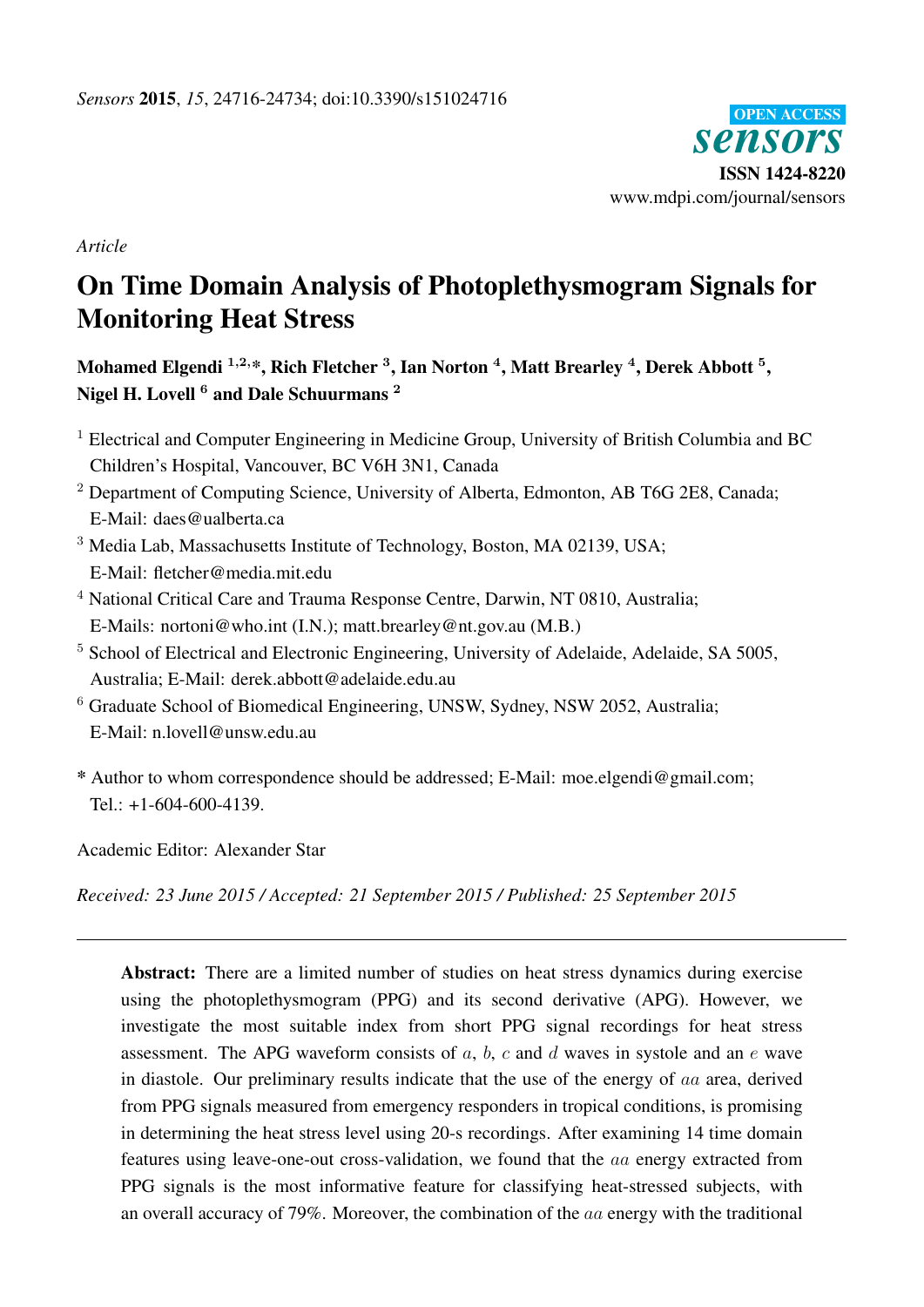heart rate variability index of heat stress (*i.e.*, the square root of the mean of the squares of the successive aa intervals) improved the heat stress detection to an overall accuracy of 83%.

Keywords: global warming; affordable healthcare; thermal stress

#### 1. Introduction and Motivation

#### *1.1. Heat Stress*

According to the Intergovernmental Panel on Climatic Change (IPCC), accelerated global warming is predicted due to increasing anthropogenic greenhouse gas emissions. Interestingly, global warming is anticipated to have a long-term impact on human health. More specifically, there is a  $3\%$  increase in death rates per 1 °C increase in temperature, for all causes of mortality, in hot and arid regions where the temperature of the warmest months exceeds  $30\text{ °C}$  [\[1\]](#page-16-0). This increase in mortality can be attributed to the exposure to excessive heat that is straining on the body's cooling system, known as heat stress. During an episode of heat stress, the body gains heat faster than it can dissipate it. Heat stress can lead to heat-related illness, disability and even death when combined with other factors, such as hard physical activity, fatigue and some medical conditions.

The literature identifies two main heat stress indices: body core temperature (BCT) and heart rate variability (HRV). In terms of BCT, in 2002, the National Athletic Trainers' Association recommended measuring the rectal temperature as a criterion standard for recognizing exertional heat stroke [\[2\]](#page-16-1). Five years later, Casa *et al.* [\[3\]](#page-16-2) found that the gastrointestinal temperature was the only measurement that accurately assessed BCT, rather than rectal temperature (the criterion standard). Moreover, they found out that the oral, axillary, aural, temporal and field forehead temperatures were significantly different from the rectal temperature and, therefore, are considered invalid for assessing hyperthermia in individuals exercising outdoors in the heat.

Regarding HRV, Bruce-Low *et al.* [\[4\]](#page-16-3) reported that when subjects are continuously subjected to dry heat, the heat induces a stress response as indicated by a significantly increased heart rate (HR). This increase in HR appears to occur through a significant reduction in parasympathetic control of HR indicated by reduced RMSSD (the root mean square of the differences of successive differences).

Using these two heat stress indices is not practical, as measuring the BCT has an invasive nature, and calculating HRV requires long recorded electrocardiogram signals. Therefore, there is a need to develop an easier and non-invasive method to assess heat stress to prevent the onset of adverse outcomes related to heat stress and heat-related deaths.

#### *1.2. PPG Analysis*

Photoplethysmogram (PPG) signal collection is a simple-to-measure and non-invasive method that can be carried out using a fingertip. The PPG collected from the fingertip can potentially be utilized to detect heat stress, leading to the creation of a new measurement methodology for heat stress. It is worth noting that the sympathetic activation caused by stress can also be measured using skin conductance [\[5\]](#page-16-4).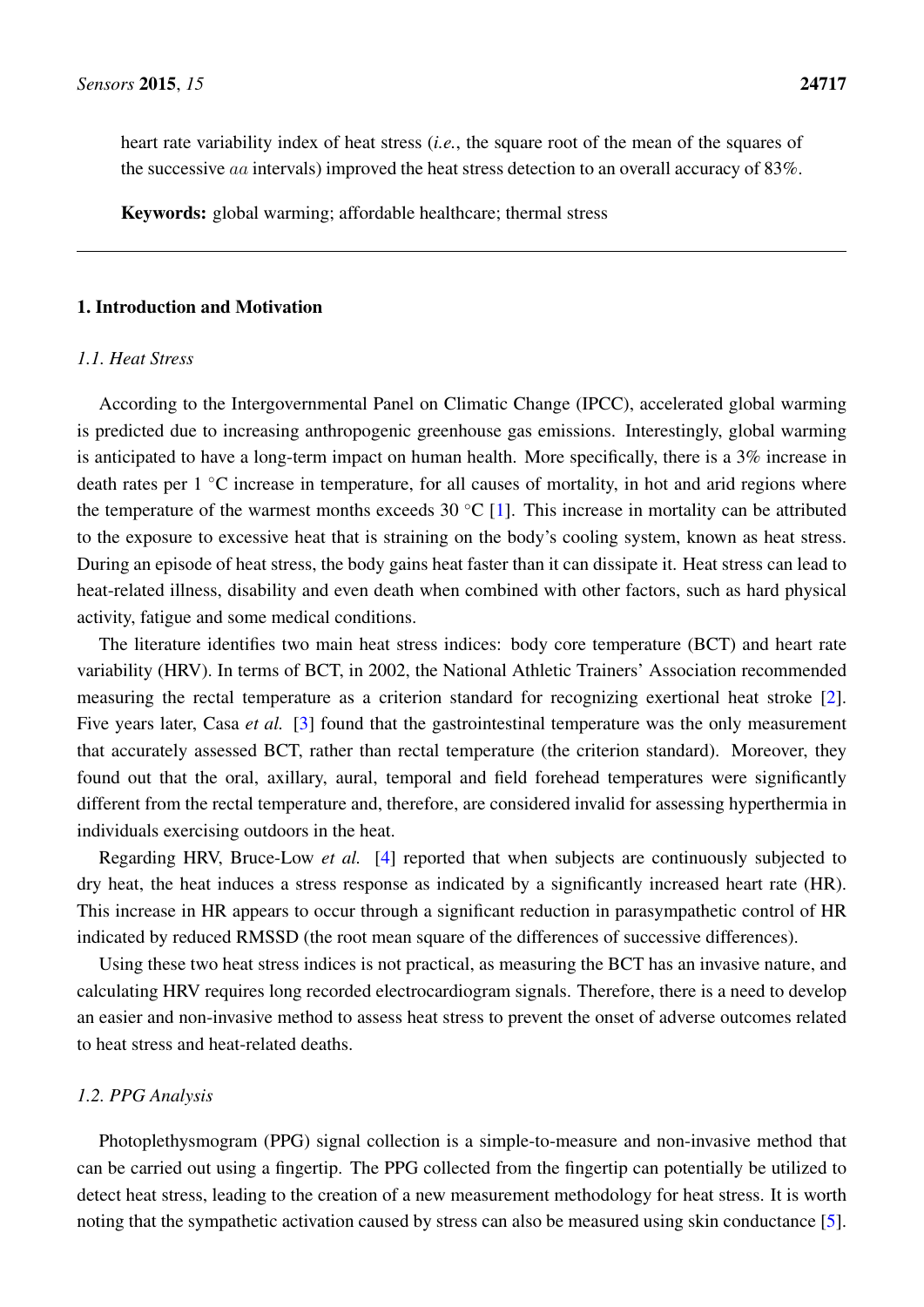However, this is not a feasible option for heat stress detection due to variations in skin sweating. Therefore, PPG measurement that can be measured in an ambulatory setting represents an attractive option. As Rowell *et al.* [\[6\]](#page-16-5) found reductions in cardiac output, central blood volume and stroke volume during heat stress, we expect that the morphology of the PPG waveform will change accordingly. Recent improvements in wearable sensor technology allow for the continuous measurement of PPG for the purpose of measuring heart rate. However, information derived from the PPG signal can go beyond exclusive heart rate measurement to provide additional information on physiological and autonomic arousal and stress conditions.

Our recent investigation to detect systolic peaks in PPG signals measured after exercise showed some challenges due to motion artifacts, sweat and non-stationary effects [\[7\]](#page-16-6). Several filters and algorithms have been examined to analyze of the PPG wave contour; however, they still lack accuracy and reproducibility [\[8\]](#page-16-7). As a result of these challenges, researchers have started to apply the second derivative to emphasize and easily quantify the delicate changes in the PPG contour [\[9\]](#page-16-8). For these reasons, a second derivative will be used in this project to increase accuracy.

<span id="page-2-0"></span>The acronym for the second derivative of the PPG is usually SDPPG or APG; however, APG will be used exclusively in this study, according to the recommendations in [\[10\]](#page-16-9). As shown in Figure [1b](#page-2-0), the APG waveform consists of four systolic waves  $(a, b, c, and d$  waves) and one diastolic wave  $(e$  wave) [\[11\]](#page-17-0). The height of each wave was measured from the baseline, with the values above the baseline being positive and those under it negative.



Figure 1. Fingertip photoplethysmogram signal morphology [\[12\]](#page-17-1). (a) Fingertip photoplethysmogram; (b) second derivative wave of photoplethysmogram. The photoplethysmogram waveform consists of one systolic wave and one diastolic wave, while the second derivative photoplethysmogram waveform consists of four systolic waves (*a*, *b*, *c*, and *d* waves) and one diastolic wave (*e* wave).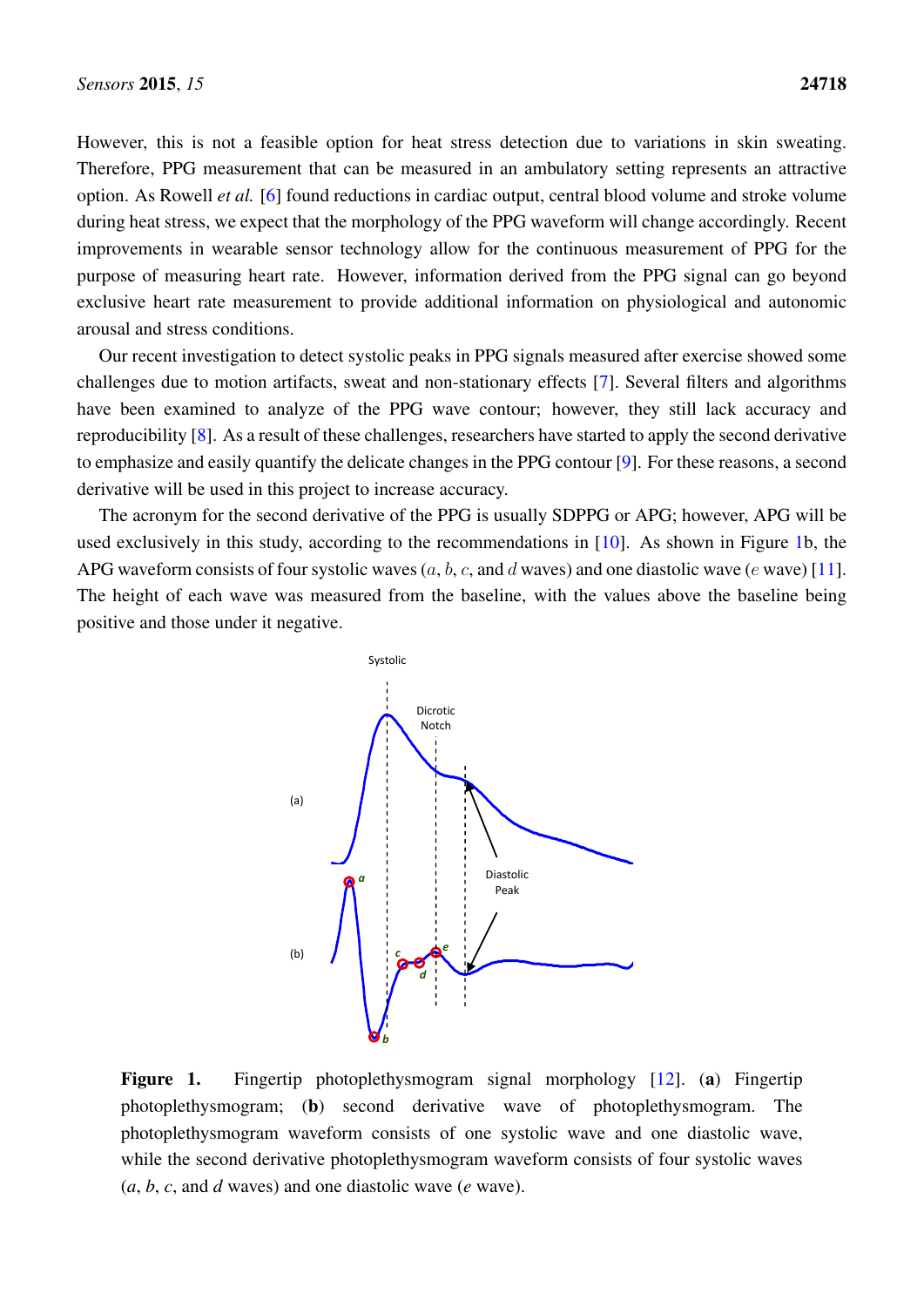<span id="page-3-1"></span>The relative heights of these waves  $(b/a, c/a, d/a$  and  $e/a$  ratios), particularly the  $b/a$  ratio, are related to aging and carotid distensibility [\[13\]](#page-17-2) and are used in calculating the aging index  $(b-c-d-e)/a$  [\[14\]](#page-17-3). Recently, the detection of a waves in APG signals has been used to calculate heart rate  $[15,16]$  $[15,16]$  and heart rate variability indices [\[17–](#page-17-6)[19\]](#page-17-7). Despite the application of APG to cardiac variables and that the clinical significance of APG measurement has been well investigated, there is still a lack of studies focusing on heat stress assessment using APG signals. Matsuyama [\[20\]](#page-17-8) assessed the most suitable index for heat stress assessment in APG signals, determining that the typical indicators of APG analysis, such as  $c/a$ ,  $d/a$  and  $e/a$ , are insufficient for heat stress assessment, as they are very difficult to detect correctly: c, d and e waves merge after heat stress  $[21]$ . Therefore, our investigation is focused on examining time domain features based on systolic references in heat-stressed PPG and APG signals, especially after the automatic detection of  $a$  and  $b$  waves became feasible  $[22]$ .

### 2. Materials and Methods

#### *2.1. Data Collection*

The heat stress PPG data for this study were collected as part of a National Critical Care and Trauma Response Centre (NCCTRC) project to assess the physiological and perceptual responses of emergency responders to a simulated chemical, biological and radiological (CBR) incident in tropical environmental conditions, to compare the efficacy of various cooling methods. The background of the NCCTRC's thermal research can be found in [\[23\]](#page-17-11). Forty healthy, heat-acclimatised emergency responders (30 males and 10 females) with a mean  $\pm$  SD age of 34.7  $\pm$  6.6 volunteered and provided written informed consents to participate in this study, which was approved by the Human Research Ethics Committee of the Northern Territory Department of Health and Menzies School of Health Research. Participants undertook 30 min of triaging and resuscitating, transporting and decontaminating weighted manikins, while wearing Level 3 personal protective equipment, which comprised a fully-enclosed, impermeable suit, including, boots, gloves, hood, face mask and respirator (SE400i, S.E.A. Group, Warriewood, Australia), followed by 30 min of rest and cooling. This protocol was repeated three times with PPG data collected during each rest period, as shown in Figure [2.](#page-3-0) The database is available upon request at Charles Darwin University: http://www.cdu.edu.au/ehse.

<span id="page-3-0"></span>

Figure 2. Measurement protocol. The duration of the whole experiment was approximately 4 h; each exercise consumed approximately 30 min, while the photoplethysmogram (PPG) signals were collected during the 30-min break of each exercise.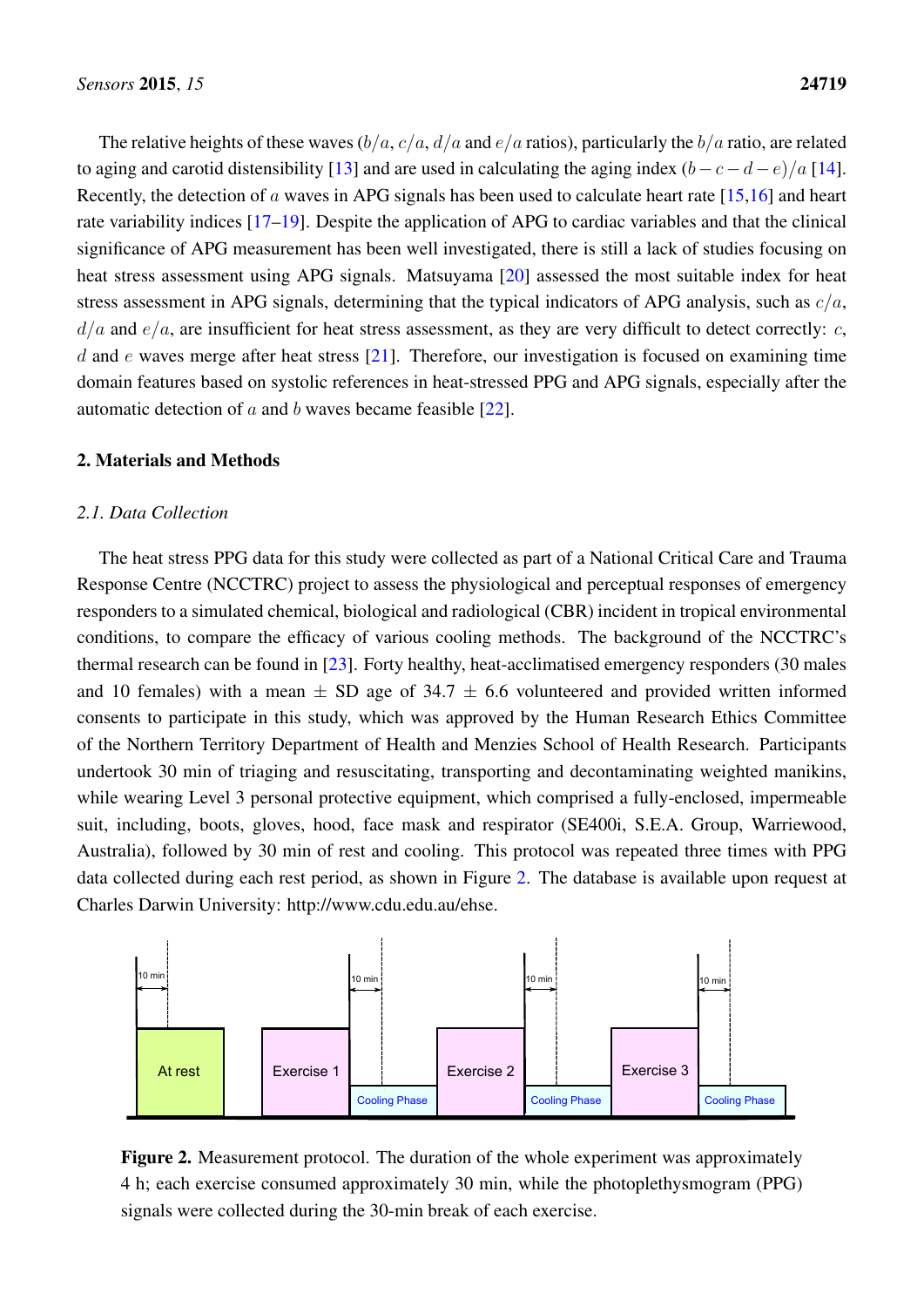Here, PPG data were measured by a photoplethysmography-equipped device (Salus APG, Osaka, Japan) at a sampling rate of 367 Hz, with the sensor located at the cuticle of the second digit of the left hand. Measurements were taken for 20 s while participants were undertaking seated rest. An emergency physician annotated the systolic peaks as controls for evaluation. The participants were normotensive (mean systolic blood of 129.3 mmHg, range 110–165 mmHg) and had no known cardiovascular, neurological or respiratory disease. Prior to the experiment, the participants provided information about their physical condition. Physical information, such as height and weight, were also measured for reference and summarized in Table [1.](#page-4-0) Alcohol consumption and smoking were eliminated during 24 h and 2 h before experimentation, respectively. For signal analysis, MATLAB 2010b (The MathWorks, Inc., Natick, MA, USA) was used. An Omron HEM-907 was used for blood pressure measurement.

<span id="page-4-0"></span>

| <b>Characteristic</b>                               | <b>Mean</b> | <b>Standard Deviation</b> |
|-----------------------------------------------------|-------------|---------------------------|
| Age (years)                                         | 34.7        | 6.6                       |
| Body Mass (kg)                                      | 81.8        | 12.8                      |
| Height (cm)                                         | 176.0       | 6.5                       |
| Body Mass Index ( $\text{kg} \cdot \text{m}^{-2}$ ) | 26.3        | 3.6                       |
| Resting Systolic Blood Pressure (mmHg)              | 129.3       | 13.3                      |
| Resting Heart Rate (bpm)                            | 76.0        | 14.7                      |
| Resting Core Temperature $({}^{\circ}C)$            | 37.4        | 0.4                       |
| After Exercise 1 Systolic Blood Pressure (mmHg)     | 144.4       | 22.4                      |
| After Exercise 1 Heart Rate (bpm)                   | 133.1       | 29.9                      |
| After Exercise 1 Core Temperature $({}^{\circ}C)$   | 38.4        | 0.5                       |
| After Exercise 2 Systolic Blood Pressure (mmHg)     | 144.6       | 20.6                      |
| After Exercise 2 Heart Rate (bpm)                   | 143.9       | 23.6                      |
| After Exercise 2 Core Temperature $({}^{\circ}C)$   | 38.0        | 0.9                       |
| After Exercise 3 Systolic Blood Pressure (mmHg)     | 132.7       | 13.5                      |
| After Exercise 3 Heart Rate (bpm)                   | 138.2       | 25.7                      |
| After Exercise 3 Core Temperature $({}^{\circ}C)$   | 37.8        | 0.8                       |

Table 1. Demographic data for the participants in this study.

# *2.2. Methodology*

In this study, our goal is to find out the most informative feature that can be used for heat stress assessment. Furthermore, we investigate whether the PPG or APG waveform potentially improves the heat stress analysis.

#### 2.2.1. APG Signal

To produce an informative APG signal, two steps are required: filtering the PPG and differentiating the filtered PPG. We applied a zero-phase second-order Butterworth filter, with a 0.5–7 Hz bandpass based on the optimization process in [\[22\]](#page-17-10). Then, the second derivative was applied to the filtered PPG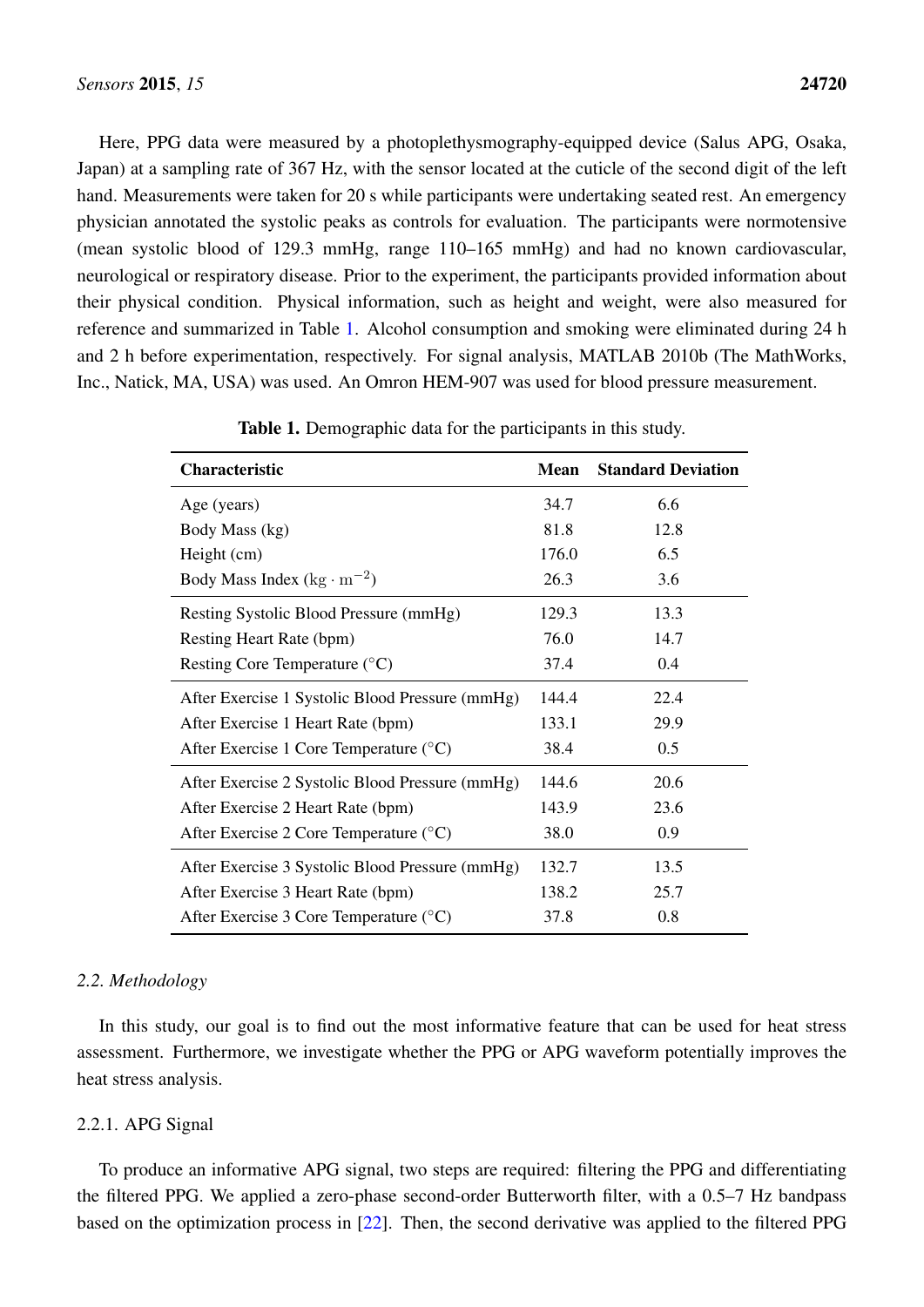to analyze the APG waveform. Equations [\(1\)](#page-5-0) and [\(2\)](#page-5-1) represent a non-causal filter; the three-point center derivative was created with a delay of only two samples, as follows:

<span id="page-5-0"></span>
$$
S'[n] = \frac{dS}{dt}|_{t=nT} = \frac{1}{2T}(S[n+1] - S[n-1])
$$
\n(1)

<span id="page-5-1"></span>
$$
Z[n] = \frac{dS'}{dt}|_{t=n} = \frac{1}{2T}(S'[n+1] - S'[n-1])
$$
\n(2)

where  $T$  is the sampling interval and equals the reciprocal of the sampling frequency and  $n$  is the number of data points. Figure [3](#page-5-2) shows the second derivative (bottom figures) of the filtered PPG signal (top figures) measured at rest and after exercise.

<span id="page-5-2"></span>

Figure 3. Projection of  $a$  and  $b$  waves on the  $aa$  area of the fingertip photoplethysmogram signal (PPG) and its second derivative (APG). (i) One heart beat of the PPG and its APG measured from a subject at rest; (ii) one heart beat of the PPG and its APG measured from a subject after simulated heat stress induction.

# 2.2.2. Feature Extraction

To our knowledge, this is the first study to investigate the correlation of PPG features with the effect of heat stress. Therefore, there was no feature tested before to capture the heat stress impact on PPG signals. To start this line of research, it was logical to examine existing features used in the literature to diagnose different diseases, such as the  $b/a$  index, the amplitude of the a wave and the amplitude of the b wave. Furthermore, we tested new features to determine the optimal feature for heat stress detection, such as the energy of the *aa* area, the energy of the *ab* area, the energy of the *ba* area and the slope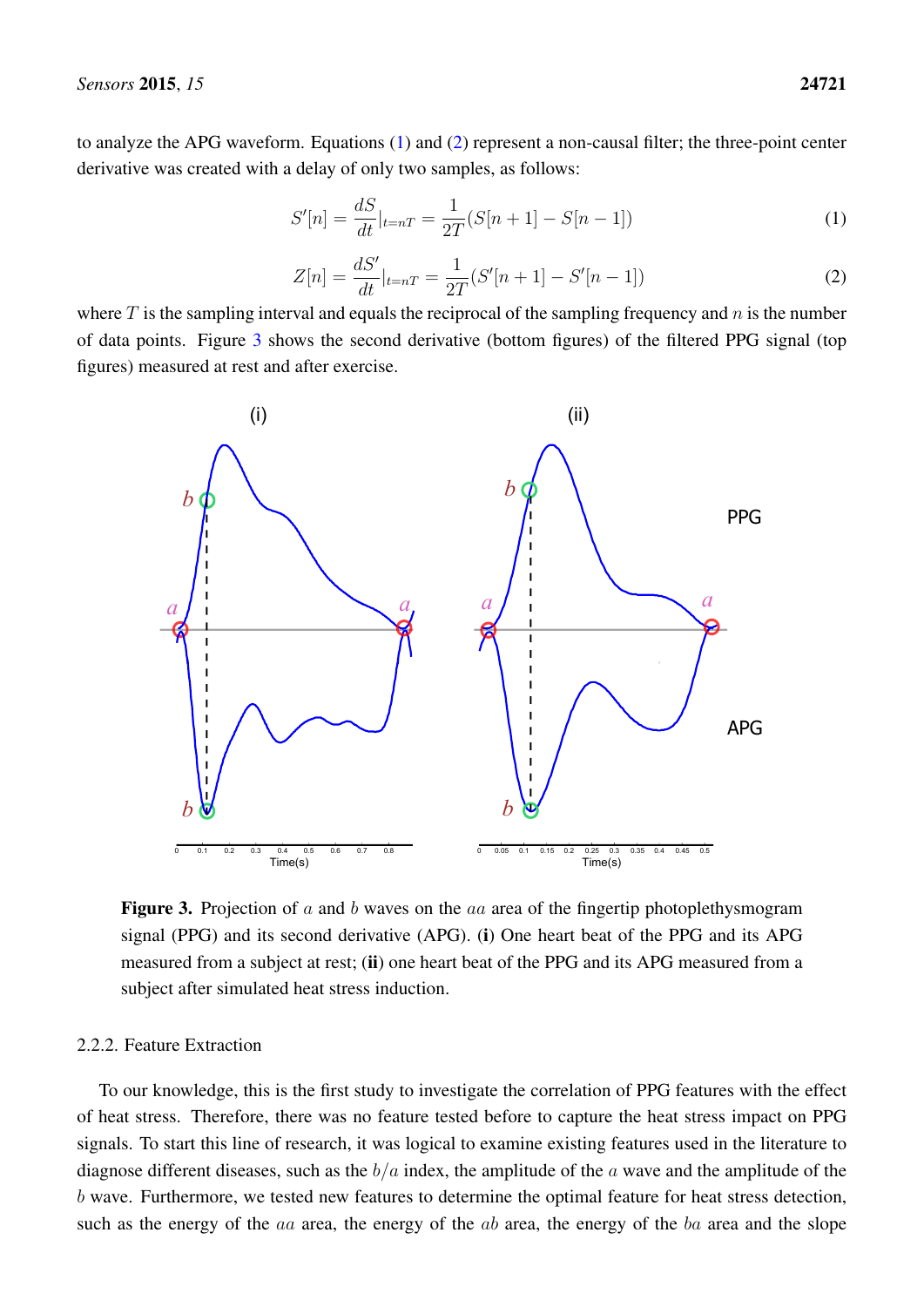of the ab segment. In total, we tested 14 time domain features, seven features extracted from the PPG signals and seven features extracted from the APG signals, which can be defined in a compact manner as follows:

$$
f_{1,S} = \sum_{n=1}^{N} S(A[n] : B[n])^2
$$
 (3)

$$
f_{2,S} = \sum_{n=1}^{N} S(A[n] : A[n+1])^2
$$
 (4)

$$
f_{3,S} = \sum_{n=1}^{N} S(B[n] : A[n+1])^2
$$
 (5)

$$
f_{4,S} = S(A[n]) \tag{6}
$$

$$
f_{5,S} = S(B[n])\tag{7}
$$

$$
f_{6,S} = S(B[n])/S(A[n])
$$
\n(8)

$$
f_{7,S} = (S(B[n]) - S(A[n]))/(B[n] - A[n])
$$
\n(9)

where  $S$  refers to the either PPG or APG signal,  $N$  refers to the total number of beats in the processed signal and A and B arrays contain the annotated  $a$  waves and  $b$  waves, respectively, in each APG signal. Colon notation is used to specify sequences, for example  $S(x : y)$  is a vector of PPG or APG data points from  $x$  to  $y$ .

As the heart rate may significantly increases due to heat stress, we calculated beat-to-beat intervals from the APG signals using a waves [\[16\]](#page-17-5). The annotated a waves are used to calculate the duration of each consecutive aa interval as follows:

$$
aa[n] = A[n+1] - A[n] \tag{10}
$$

where A contains the annotated a waves in each APG signal,  $n$  is the number of a waves and aa contains the a–a intervals.

## 2.2.3. Statistical Analysis

We calculated seven features from each PPG and APG signal recording. As we had 40 subjects, each feature set contains 80 values. Each feature set consisted of 40 values calculated from subjects measured before the simulated heat stress induction and 40 values calculated from subjects measured after the simulated heat stress induction. As we have a small sample size, we compared the values within each feature set by applying the paired Mann–Whitney test ( $p < 0.05$  was considered significant). Because we considered all of these features simultaneously, it is likely that a few *p*-values are small merely due to stochastic fluctuations rather than due to systematic differences between subjects measured before and after the simulated heat stress induction. As a consequence, the  $p$  values need to be appropriately corrected. One may try to control the probability that a false positive occurs by applying a Bonferroni post-correction [\[24\]](#page-17-12). As we are dealing with many different simultaneous tests (42 tests in total), it is more natural to try to control the false discovery (false positive) rate. Therefore, we used the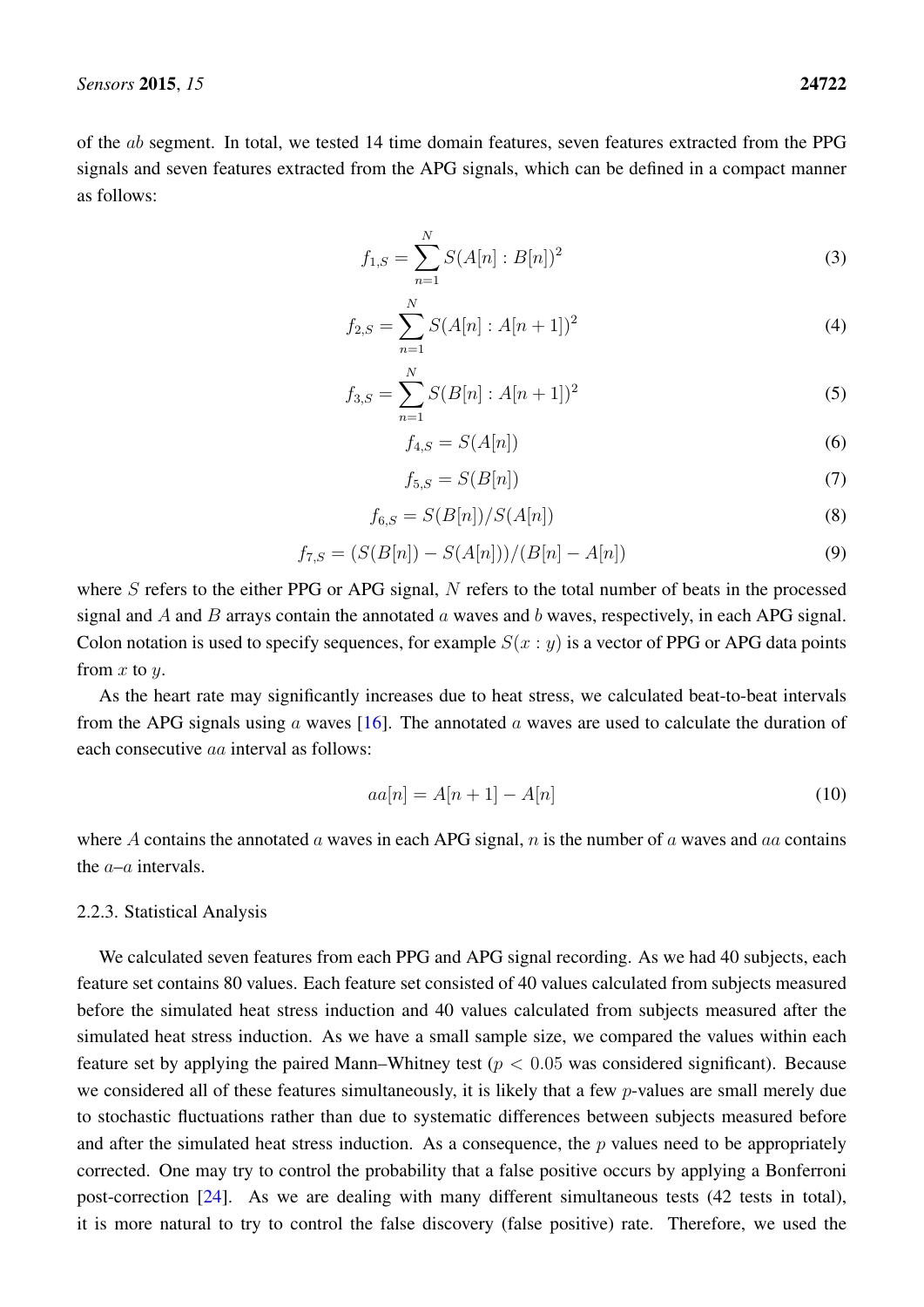Holm–Bonferroni method because it controls the false positive rate and is a simple test that is uniformly more powerful than the Bonferroni correction [\[25\]](#page-17-13).

As the main objective of this research is to find the optimal time domain feature for assessing simulated heat stress induction, we tested four classifiers: Mahalanobis distance, linear discriminant analysis (LDA), quadratic discriminant analysis (QDA) and the linear support vector machine (SVM). The classification rates were calculated using leave-one-out cross-validation. Two statistical measures were used for the output of each classifier: sensitivity (SE), which was calculated using the formula  $TP/(TP + FN)$ , and positive predictivity (PP), which was calculated using the formula  $TP/(TP + FP)$ ; whereas TP is the number of true positives (subjects measured after simulated heat stress induction detected in heat-stressed subjects); FN is the number of false negatives (subjects measured after simulated heat stress induction have not been detected as heat-stressed subjects); and FP is the number of false positives (subjects measured before simulated heat stress induction detected as heat-stressed subjects). To compare the performance of the features given the small dataset in each classifier, we applied the  $F_1$  score, as recommended in [\[26\]](#page-18-0), which is defined as  $2 \times (SE \times PP)/(SE + PP)$ . The overall accuracy (OA) is the average of  $F_1$  scores for all classifiers.

#### 3. Results and Discussion

An ingestible telemetric temperature sensor (CorTemp 100, HTI Technologies, Florida, MI, USA) was used to measure core body temperature by transmitting a signal proportional to the temperature of the gastrointestinal tract to a handheld receiver. Once located in the gastrointestinal tract, the thermosensitive pill is a valid index of core temperature when referenced to rectal or esophageal temperature [\[27,](#page-18-1)[28\]](#page-18-2).

Participants ingested a core temperature pill with fluid prior to breakfast that preceded the commencement of data collection by approximately 4 h. This time frame was adopted to allow the pill to empty from the stomach and enter the small intestine while minimizing the risk of the pill being emptied from the body prior to the completion of the study [\[27\]](#page-18-1). To control for the possibility of local cooling of the telemetry pill via ingestion of fluids and/or crushed ice, subjects were excluded from the study if gastrointestinal temperature was less than 35.5 ◦C and/or decreased by 2 ◦C in any 5-min period during the rest phase.

Figure [4](#page-8-0) demonstrates a significant difference between at-rest measurement and those after exercises based on the BCT. We tried to collect the PPG signals immediately after exercise. However, some participants may have cooled down while queuing for measurement. Therefore, the obtained  $p$ -value from comparing at-rest measurement and the simulated heat stress simulations did not linearly decrease. For example, the returned p-value from the first BCT test (at rest *vs.* after exercise 1) was  $1.6 \times 10^{-13}$ , while the second test (at rest *vs.* after exercise 2) was  $3.3 \times 10^{-4}$  and for the last test (at rest *vs.* after exercise 3) was 0.0036. Note, this step was carried out to ensure heat stress impact.

It is expected that the aa interval will be shorter as the heart rate increases during exercise. Figure [5](#page-11-0) illustrates the significant difference between the four measurements based on the average aa intervals per participant using the paired Mann–Whitney test. It is clear that the aa interval shows an overall significant difference (between at-rest measurement and those after exercise) compared to the BCT. The returned p-value from the first aa test (at rest *vs.* after exercise 1) was  $9.1 \times 10^{-8}$ , while the second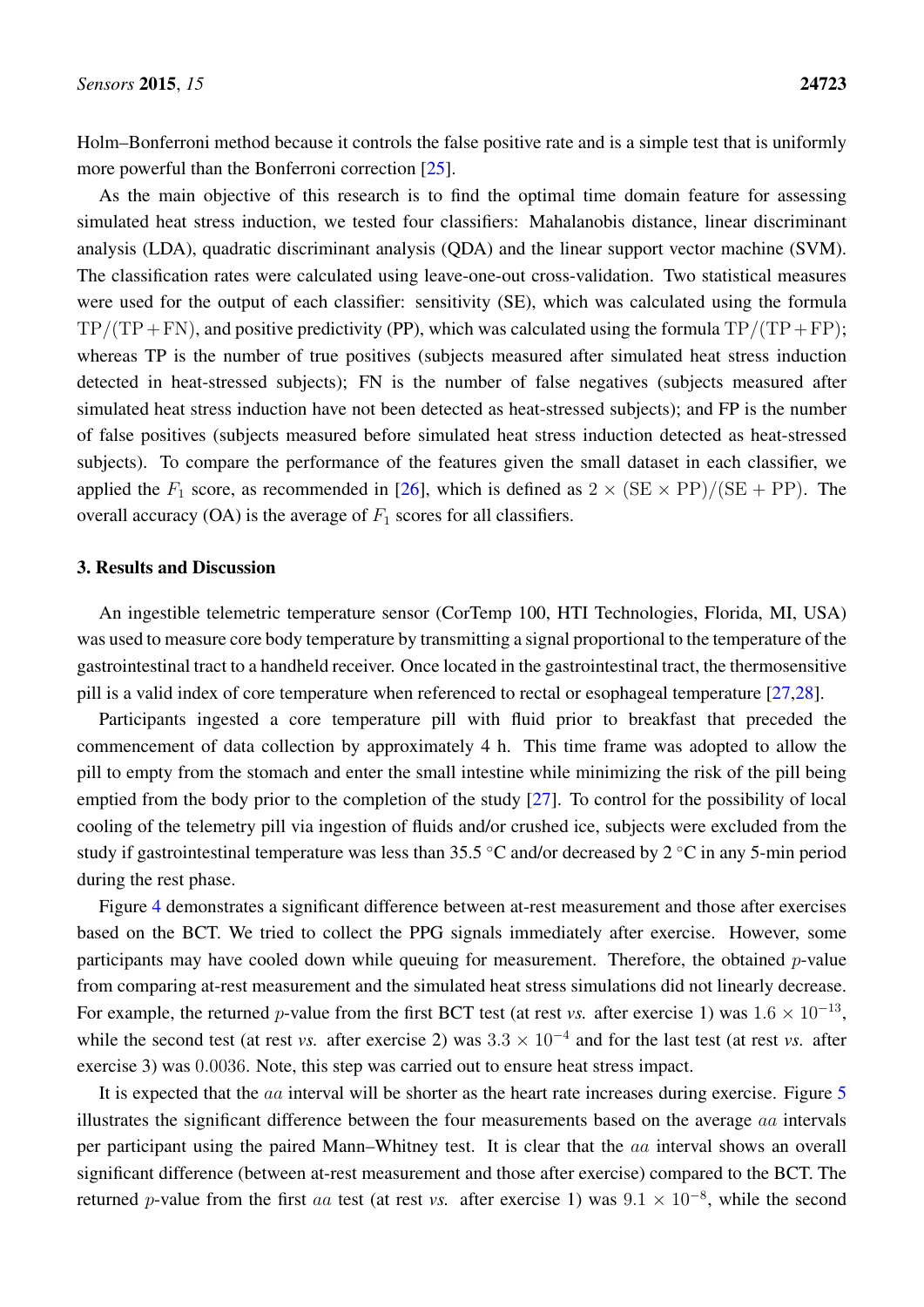test (at rest *vs.* after exercise 2) was  $3.6 \times 10^{-8}$  and for the last test (at rest *vs.* after exercise 3) was  $3.9 \times 10^{-8}$ . However, the aa interval will be used in calculating the RMSSD. Therefore, we excluded the aa interval as a time domain feature from our investigation.

<span id="page-8-0"></span>

Figure 4. Boxplot of body core temperature (BCT) for subjects measured before and after exercise. The p-value was calculated using the paired Mann–Whitney test.

The separability performance of the discussed 14 time domain features for predicting heat stress is shown in Table [2.](#page-9-0) It is clear that the energy of the ba area of the PPG signal provides the lowest overall p-value  $(4.1 \times 10^{-9})$ , while the energy of the aa is the second lowest overall p-value  $(4.8 \times 10^{-9})$ . The lowest and second lowest features are very close in terms of separability. As the main goal of this study is to find the optimal feature with significant separability power, we examined the classification performance of each feature using four different classifiers, Mahalanobis, LDA, QDA and SVM, as shown in Table [3.](#page-10-0)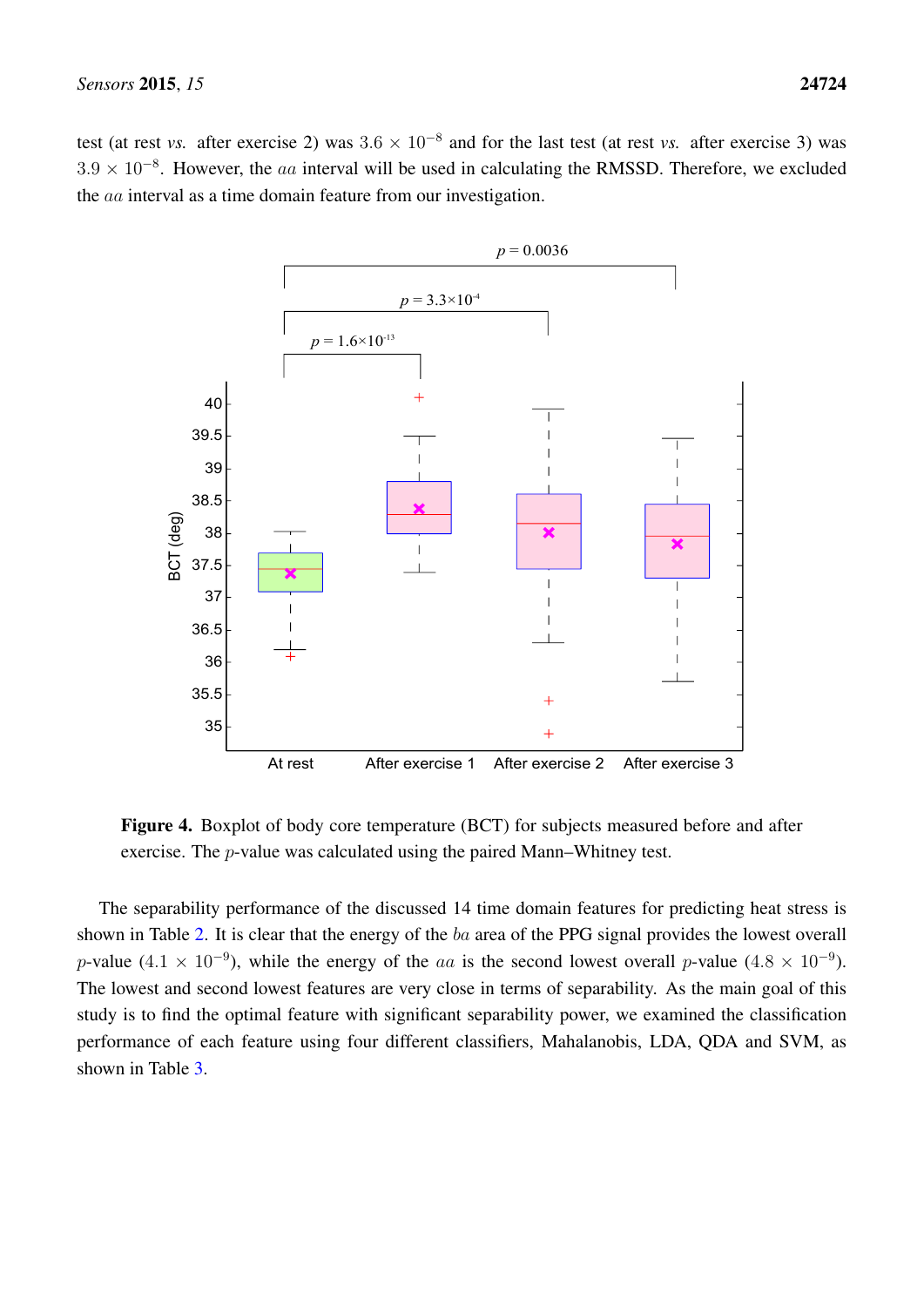# *Sensors* <sup>2015</sup>, *<sup>15</sup>*

Table 2. Feature comparison in differentiating between before and after exercise measurements. Mean and standard deviation values of 14 features extracted from the PPG and APG waveforms. The  $p$ -value of discriminating between before exercise (BE) and after three exercises (E1, E2 and E3) is calculated using the Mann–Whitney test. The average of the three p-values ( $\bar{p}$ ) is given in the last column. Uncorrected p-values from the Mann–Whitney test, where  $*$  and  $**$  indicate  $p < 0.05$  and  $p < 0.005$ , respectively;  $\dagger$  indicates p values that remain significant with a  $p < 0.05$  after post-correction (Bonferroni–Holm,  $\alpha < 0.05$ ).

<span id="page-9-0"></span>

| Feature                               | <b>Before Exercise (BE)</b>           | After Exercise (E1)                 | After Exercise (E2)                   | After Exercise (E3)               |                                   | $p$ -value<br>$(BE \nu s. E2)$ | $p$ -value<br>$(BE \nu s. E3)$     | $\bar{p}$            |
|---------------------------------------|---------------------------------------|-------------------------------------|---------------------------------------|-----------------------------------|-----------------------------------|--------------------------------|------------------------------------|----------------------|
| $f_{1,\text{PPG}}$ (Energy ab)        | $95.516 \pm 9.998$                    | $96.302 \pm 10.000$                 | $101.245 \pm 8.792$                   | $89.148 \pm 8.822$                | 0.648                             | $0.010^{*,\dagger}$            | $0.0047***$ <sup>+*</sup>          | 0.221                |
| $f_{2,PPG}$ (Energy aa)               | $7.9\times10^{2} \pm 1.3\times10^{2}$ | $5.8 \times 10^2 + 1.2 \times 10^2$ | $5.6 \times 10^2 + 1.2 \times 10^2$   | $5.6 \times 10^2 \pm 91$          | $1.4 \times 10^{-8**},^{\dagger}$ | $4.4 \times 10^{-10**}$ ,†     | $3.7 \times 10^{-11**}$            | $4.8 \times 10^{-9}$ |
| $f_{3,PPG}$ (Energy ba)               | $7.0\times10^{2} \pm 1.3\times10^{2}$ | $4.9 \times 10^2 + 1.2 \times 10^2$ | $4.6 \times 10^2 \pm 1.2 \times 10^2$ | $4.7 \times 10^2 \pm 93$          | $1.2 \times 10^{-8**}$ ,†         | $3.0\times10^{-10**}$ ,†       | $1.3\times10^{-10**}$ <sup>+</sup> | $4.1 \times 10^{-9}$ |
| $f_{4,\text{PPG}}$ (Ampb)             | $-1.259 \pm 0.222$                    | $-1.216 \pm 0.198$                  | $-1.115 \pm 0.260$                    | $-1.194 \pm 0.202$                | 0.264                             | $0.011**$                      | 0.140                              | 0.138                |
| $f_{5,\text{PPG}}$ (Amp a)            | $-1.793 \pm 0.167$                    | $-1.860 \pm 0.184$                  | $-1.912 \pm 0.202$                    | $-1.884 \pm 0.169$                | 0.097                             | $0.006$ <sup>*</sup>           | $0.017*$                           | 0.040                |
| $f_{6,\text{PPG}}$ (Ratio $b/a$ )     | $0.718 \pm 0.176$                     | $0.669 \pm 0.163$                   | $0.602 + 0.196$                       | $0.647 \pm 0.168$                 | 0.173                             | $0.008^{*,+}$                  | 0.077                              | 0.086                |
| $f_{7,\text{PPG}}$ (Slope <i>ab</i> ) | $0.014 \pm 0.010$                     | $0.019 \pm 0.012$                   | $0.023 \pm 0.014$                     | $0.021 \pm 0.012$                 | 0.056                             | $0.004***$ <sup>†</sup>        | $0.006$ <sup>*</sup>               | 0.022                |
| $f_{1,APG}$ (Energy ab)               | $3.6\times10^5 \pm 4.7\times10^5$     | $6.4 \times 10^5 + 6.6 \times 10^5$ | $1.1 \times 10^6 + 1.2 \times 10^6$   | $6.2\times10^5 \pm 5.4\times10^5$ | $0.02*$                           | $8.9 \times 10^{-4**}$         | $0.024*$                           | $1.5 \times 10^{-2}$ |
| $f_{2,APG}$ (Energy aa)               | $8.0\times10^5 \pm 1.1\times10^6$     | $1.6\times10^6 \pm 1.7\times10^6$   | $2.5 \times 10^6 \pm 2.7 \times 10^6$ | $1.7\times10^6 \pm 1.5\times10^6$ | $0.01*$                           | $1.1 \times 10^{-3**}$ ,†      | $3.4 \times 10^{-3**}$             | $5.9 \times 10^{-3}$ |
| $f_{3,APG}$ (Energy ba)               | $4.6\times10^5 \pm 6.2\times10^5$     | $9.7\times10^5 \pm 1.1\times10^6$   | $1.4\times10^6 \pm 1.6\times10^6$     | $1.2\times10^6 \pm 1.1\times10^6$ | $0.006*$                          | $1.1 \times 10^{-3**}$ ,†      | $1.5 \times 10^{-3**}$ ,†          | $3.0\times10^{-3}$   |
| $f_{4,\text{APG}}$ (Amp b)            | $-106.723 \pm 78.852$                 | $-161.405 \pm 100.373$              | $-197.465 \pm 128.413$                | $-166.542 \pm 94.505$             | $0.01*$                           | $7.2 \times 10^{-4**}$ ,†      | $5.5 \times 10^{-3**}$             | $5.4\times10^{-3}$   |
| $f_{5,\text{APG}}$ (Amp <i>a</i> )    | $103.586 \pm 74.426$                  | $154.279 \pm 98.926$                | $193.623 \pm 125.186$                 | $164.371 \pm 94.626$              | $0.01*$                           | $6.9\times10^{-4**}$ ,†        | $3.5 \times 10^{-3**}$             | $5.9 \times 10^{-3}$ |
| $f_{6,\text{APG}}$ (Ratio $b/a$ )     | $-1.015 \pm 0.156$                    | $-1.057 \pm 0.140$                  | $-1.023 \pm 0.088$                    | $-1.026 \pm 0.094$                | 0.12                              | 0.641                          | 0.634                              | 0.465                |
| $f_{7,\text{APG}}$ (Slope <i>ab</i> ) | $-5.763 \pm 4.231$                    | $-9.469 \pm 6.472$                  | $-11.165 \pm 7.785$                   | $-10.370 \pm 6.219$               | $0.0052*$                         | $5.8 \times 10^{-4***}$        | $9.5 \times 10^{-4**}$             | $2.2\times10^{-3}$   |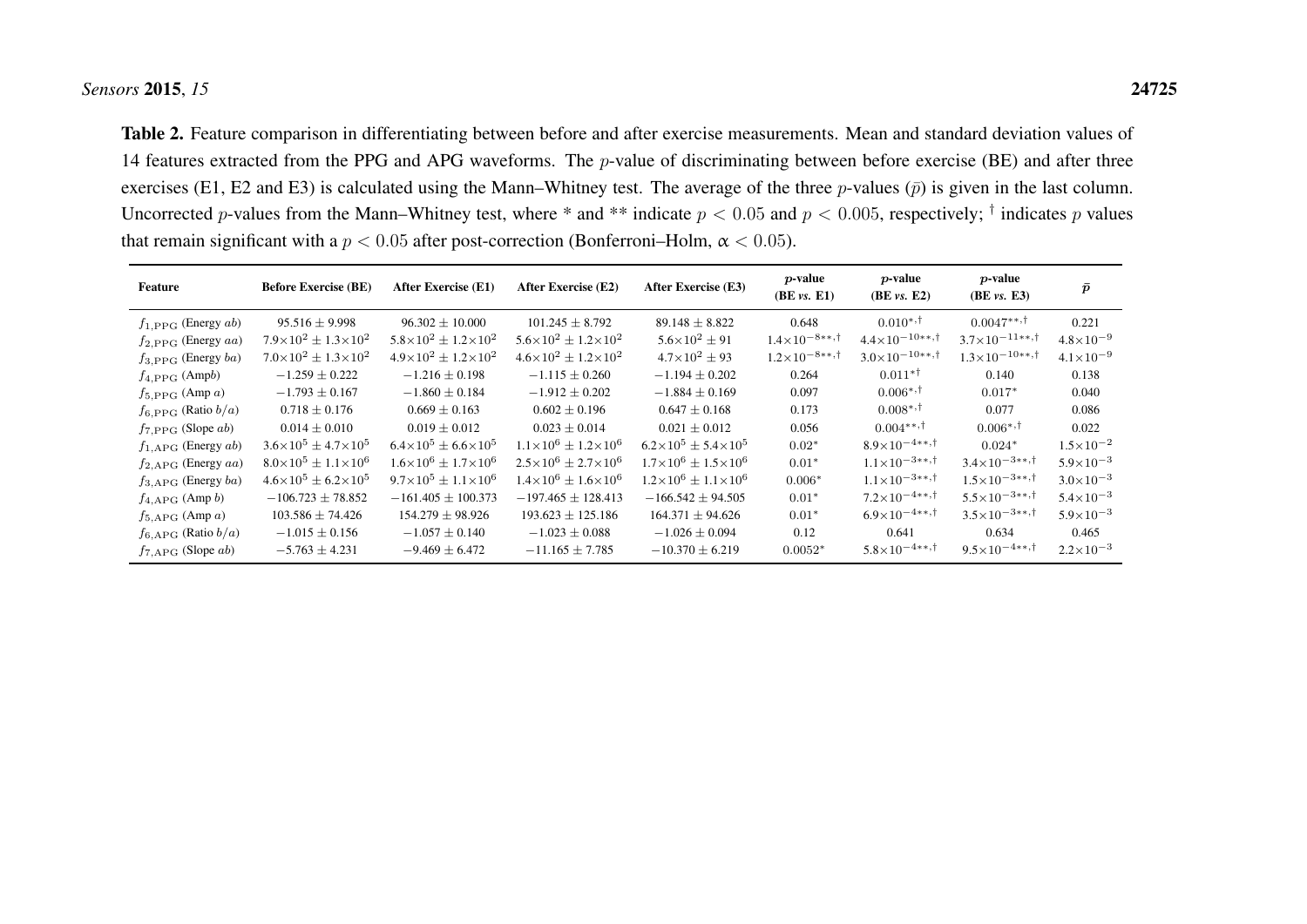# <span id="page-10-0"></span>*Sensors* <sup>2015</sup>, *<sup>15</sup>*

Table 3. Leave-one-out heat stress classification performance on PPG-chemical, biological and radiological (CBR) responders in the tropical condition database. Four classification methods are used in this analysis: Mahalanobis, linear discriminant analysis(LDA), quadratic discriminant analysis (QDA) and the linear suppor<sup>t</sup> vector machine (SVM). The PPG signals were collected from 40 heat-acclimatized emergency responders for 20 <sup>s</sup> during the 10-min break of each exercise (*cf.* Figure [2\)](#page-3-1). To evaluate the performance of each feature, we applied the  $F_1$  score, which is defined as  $2 \times (SE \times PP)/(SE + PP)$  (SE, sensitivity; PP, positive predictivity). Here, OA stands for overall accuracy (average of  $F_1$  scores for all classifiers).

| Feature                               | <b>Before Exercise vs. After Exercise 1</b> |            |            |            | <b>Before Exercise vs. After Exercise 2</b> |       |            |            | <b>Before Exercise vs. After Exercise 3</b> |            |            |            | <b>OA</b> |
|---------------------------------------|---------------------------------------------|------------|------------|------------|---------------------------------------------|-------|------------|------------|---------------------------------------------|------------|------------|------------|-----------|
|                                       | <b>Mahalanobis</b>                          | <b>LDA</b> | <b>QDA</b> | <b>SVM</b> | <b>Mahalanobis</b>                          | LDA   | <b>QDA</b> | <b>SVM</b> | <b>Mahalanobis</b>                          | <b>LDA</b> | <b>QDA</b> | <b>SVM</b> | $(\%)$    |
| $f_{1,\text{PPG}}$ (Energy ab)        | 50.00                                       | 55.00      | 40.96      | 59.79      | 60.24                                       | 60.98 | 61.33      | 62.16      | 64.86                                       | 63.01      | 61.97      | 63.01      | 58.61     |
| $f_{2,\text{PPG}}$ (Energy $aa$ )     | 72.73                                       | 72.73      | 72.73      | 75.00      | 83.54                                       | 78.95 | 78.95      | 82.93      | 82.93                                       | 82.67      | 84.62      | 85.00      | 79.40     |
| $f_{3,\text{PPG}}$ (Energy ba)        | 71.79                                       | 71.79      | 71.79      | 78.05      | 82.05                                       | 80.52 | 80.52      | 84.34      | 80.49                                       | 76.32      | 77.92      | 79.01      | 77.88     |
| $f_{4,\text{PPG}}$ (Amp b)            | 53.93                                       | 57.14      | 46.58      | 58.14      | 65.12                                       | 65.12 | 64.44      | 65.17      | 61.73                                       | 61.73      | 57.14      | 62.79      | 59.92     |
| $f_{5,\text{PPG}}$ (Amp a)            | 61.36                                       | 61.36      | 63.04      | 63.04      | 67.44                                       | 67.44 | 63.74      | 67.44      | 67.47                                       | 67.47      | 65.88      | 65.85      | 65.13     |
| $f_{6,\text{PPG}}$ (Ratio $b/a$ )     | 59.52                                       | 60.24      | 49.35      | 59.52      | 65.85                                       | 65.85 | 67.42      | 65.85      | 64.20                                       | 64.20      | 60.76      | 62.50      | 62.11     |
| $f_{7,\text{PPG}}$ (Slope <i>ab</i> ) | 62.07                                       | 63.64      | 62.50      | 62.50      | 66.67                                       | 68.18 | 67.39      | 66.67      | 69.05                                       | 69.05      | 68.97      | 69.05      | 66.31     |
| $f_{1,APG}$ (Energy ab)               | 61.05                                       | 61.05      | 69.31      | 69.31      | 67.42                                       | 71.58 | 70.59      | 69.57      | 65.91                                       | 65.91      | 65.22      | 68.04      | 67.08     |
| $f_{2,\text{APG}}$ (Energy $aa$ )     | 63.16                                       | 62.50      | 70.59      | 69.90      | 66.67                                       | 72.34 | 70.59      | 72.34      | 68.18                                       | 67.42      | 72.92      | 68.82      | 68.78     |
| $f_{3,APG}$ (Energy ba)               | 63.83                                       | 63.92      | 70.59      | 70.59      | 68.13                                       | 72.92 | 69.90      | 73.47      | 70.45                                       | 71.11      | 74.23      | 71.74      | 70.07     |
| $f_{4,\text{APG}}$ (Amp b)            | 64.37                                       | 63.64      | 63.16      | 63.16      | 68.29                                       | 70.59 | 71.58      | 68.97      | 67.47                                       | 67.47      | 68.97      | 69.05      | 67.22     |
| $f_{5,APG}$ (Amp a)                   | 62.92                                       | 64.44      | 62.50      | 63.16      | 72.29                                       | 68.97 | 70.83      | 68.18      | 67.44                                       | 67.44      | 68.18      | 68.97      | 67.11     |
| $f_{6,\text{APG}}$ (Ratio $b/a$ )     | 54.12                                       | 54.76      | 53.73      | 50.70      | 67.24                                       | 53.01 | 35.09      | 54.35      | 69.09                                       | 53.66      | 32.79      | 51.28      | 52.49     |
| $f_{7,APG}$ (Slope <i>ab</i> )        | 65.91                                       | 65.93      | 69.31      | 68.00      | 73.17                                       | 70.33 | 73.47      | 71.11      | 69.77                                       | 71.26      | 75.27      | 72.73      | 70.52     |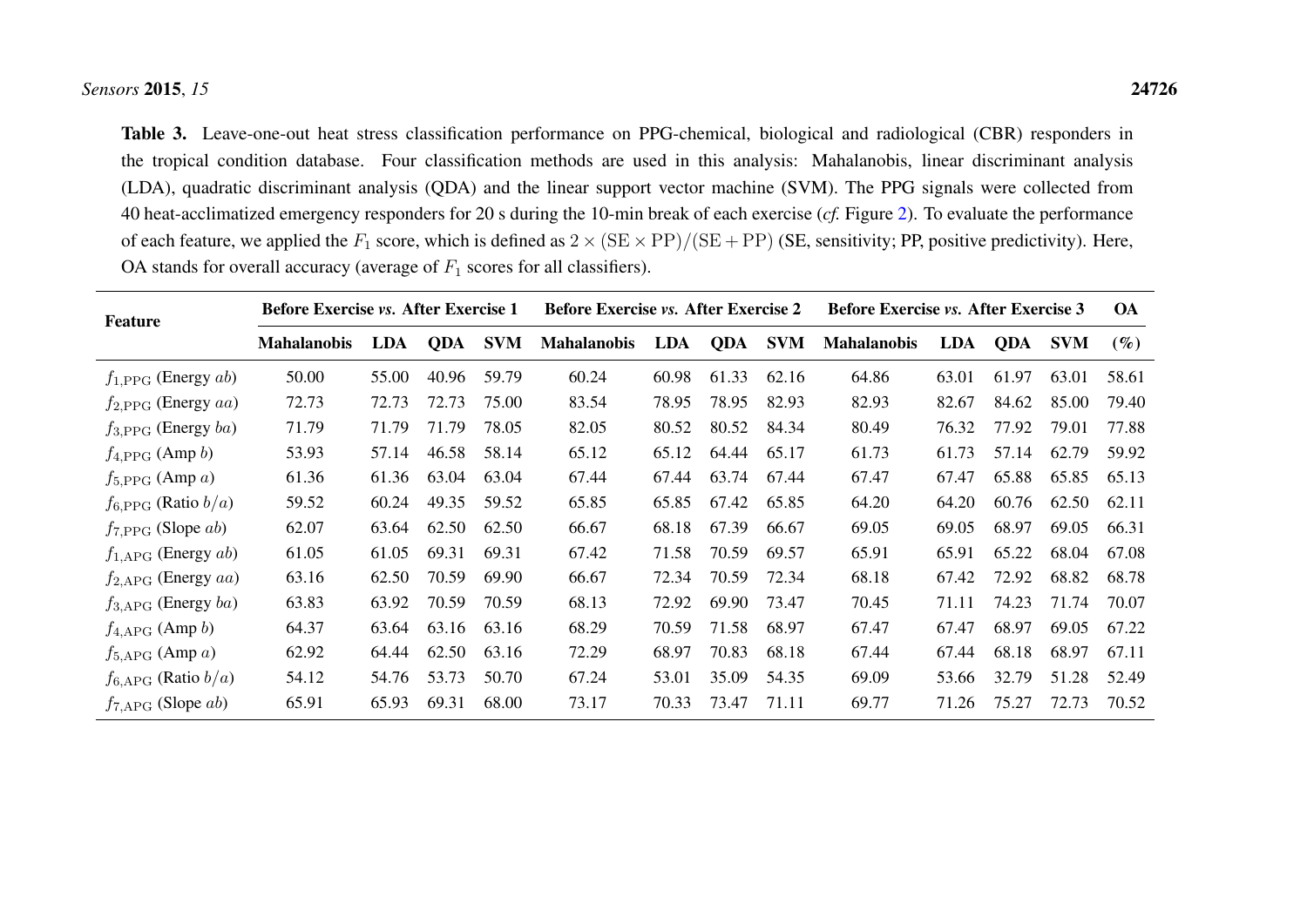<span id="page-11-0"></span>

Figure 5. Boxplot of the *aa* interval for subjects measured before and after exercise. The p-value was calculated using the paired Mann–Whitney test.

After applying the leave-one-out cross-validation, the energy of aa scored the highest overall accuracy  $(OA = 79.40\%)$ , while the energy of ba scored the second highest overall accuracy  $(OA = 77.88\%)$ . Now, after using four different classifiers in all heat stress simulation stages, we have clear evidence that the energy of aa is the optimal feature for detecting heat stress.

Figure [6](#page-12-0) shows the LDA classification performance of the optimal feature for detecting heat stress after three exercises. The optimal feature (energy of  $aa$ ) detected heat stress after the first exercise with a SE of 82.5% and PP of 75%, as shown in Figure [6a](#page-12-0). The PP was slightly improved in classifying after exercise 2 (*cf.* Figure [6b](#page-12-0)); however, the detection of heat stress was considerably improved after exercise 3 with an SE of 87.5% and a PP of 79.55%, as shown in Figure [6c](#page-12-0). Interestingly, the overall accuracy of detecting heat stress increased as the exercise progressed from one simulated heat stress induction stage to the next. This new outcome demonstrates that the energy of the aa area can be used to assess heat stress without the need for measuring the heart rate, which can be used as an indicator of heat stress tolerance.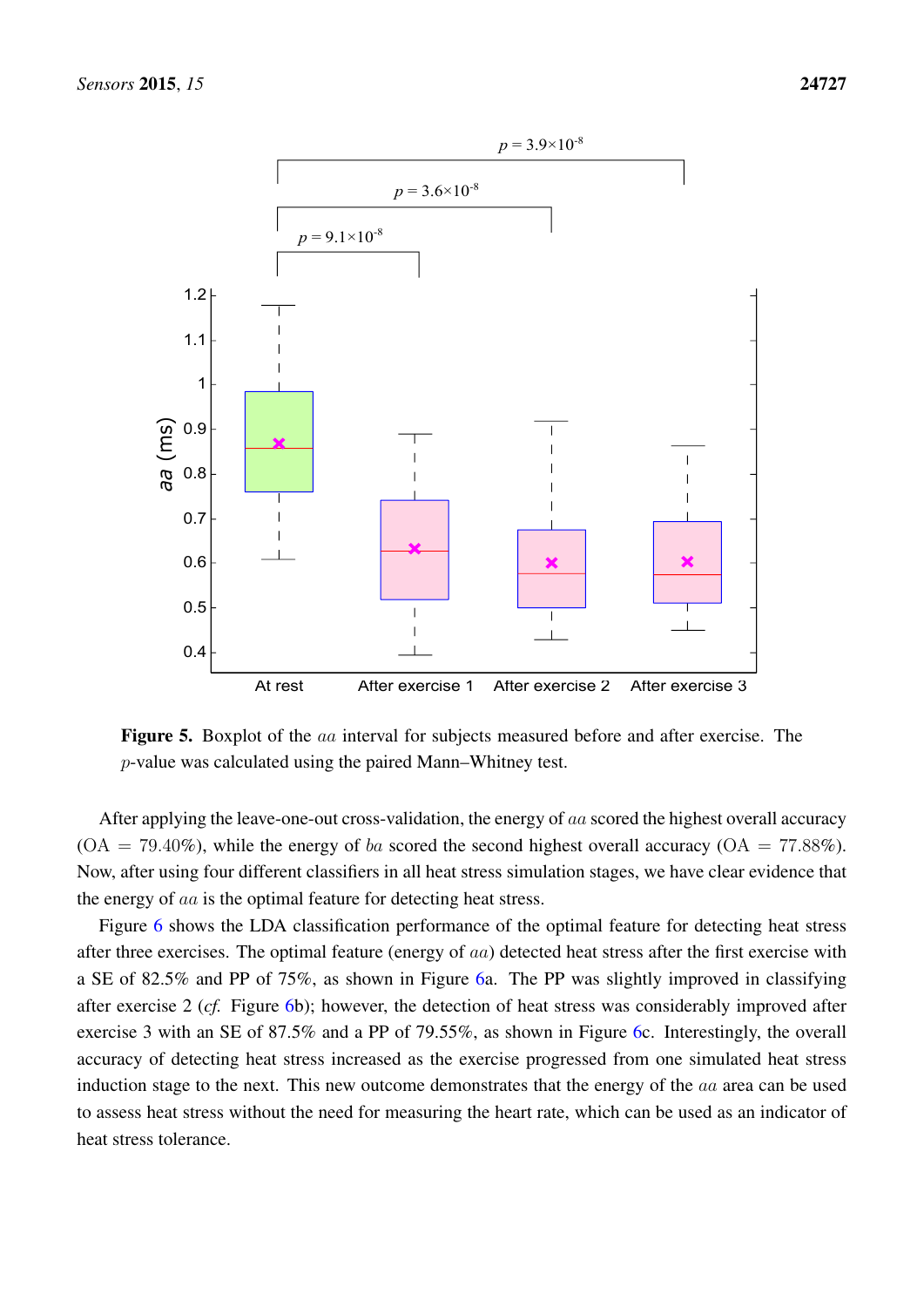<span id="page-12-0"></span>

Figure 6. Linear classification of PPG signals measured before and after the simulated heat stress induction based on the energy of the aa area of the PPG signal. (a) At rest *vs.* after exercise 1; (b) at rest *vs.* after exercise 2; (c) at rest *vs.* after exercise 3. Here, SE stands for sensitivity and PP stands for positive predictivity. The plus signs refer to subjects measured at rest, while the diamond signs refer to subjects measured after the simulated heat stress induction.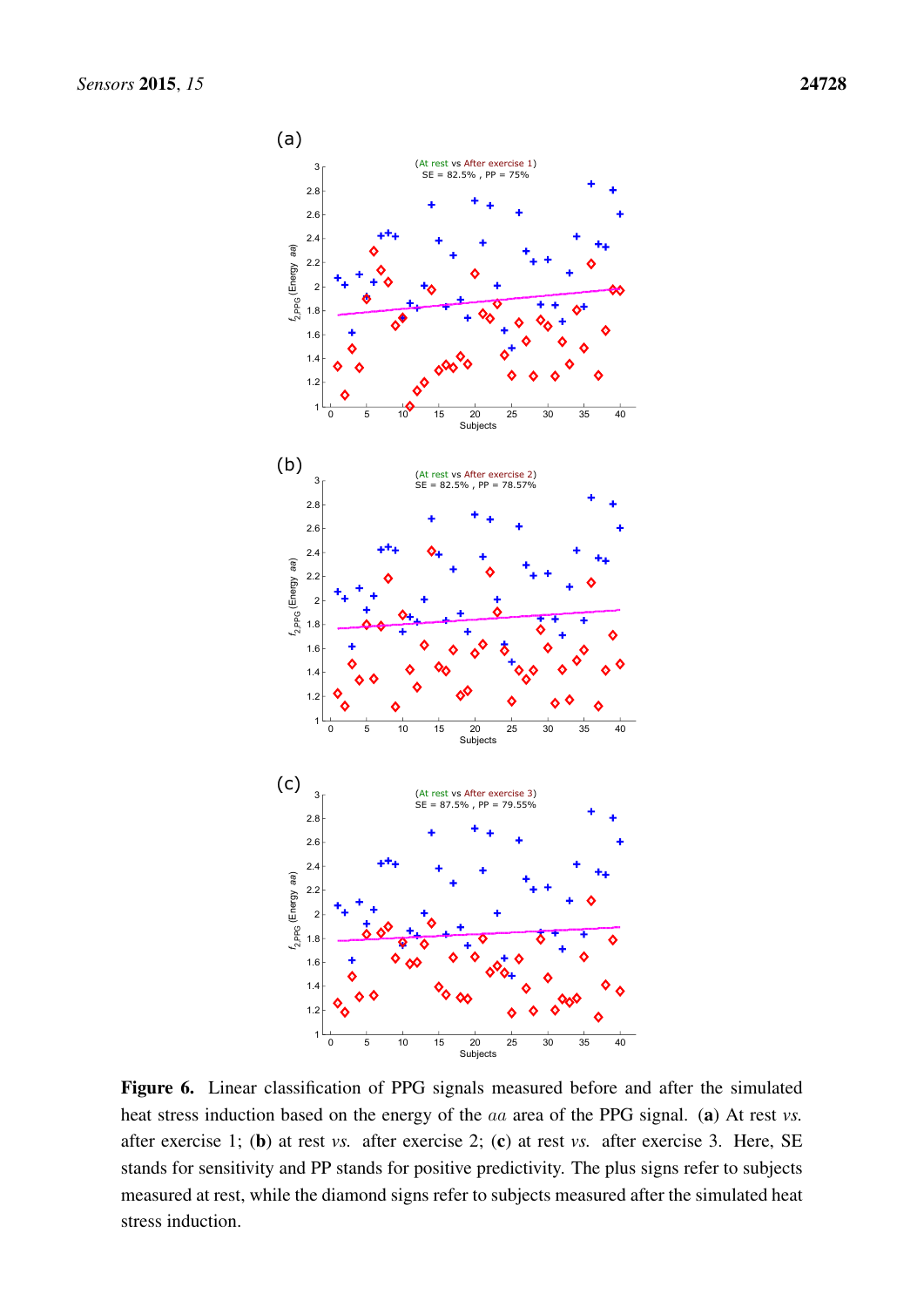<span id="page-13-0"></span>

Figure 7. Linear classification of PPG signals measured before and after the simulated heat stress induction based on the RMSSD. (a) At rest *vs.* after exercise 1; (b) at rest *vs.* after exercise 2; (c) at rest *vs.* after exercise 3. Here, RMSSD stands for the square root of the mean of the squares of the successive aa (heartbeats) intervals; SE stands for sensitivity; and PP stands for positive predictivity. The plus signs refer to subjects measured at rest, while the diamond signs refer to subjects measured after the simulated heat stress induction.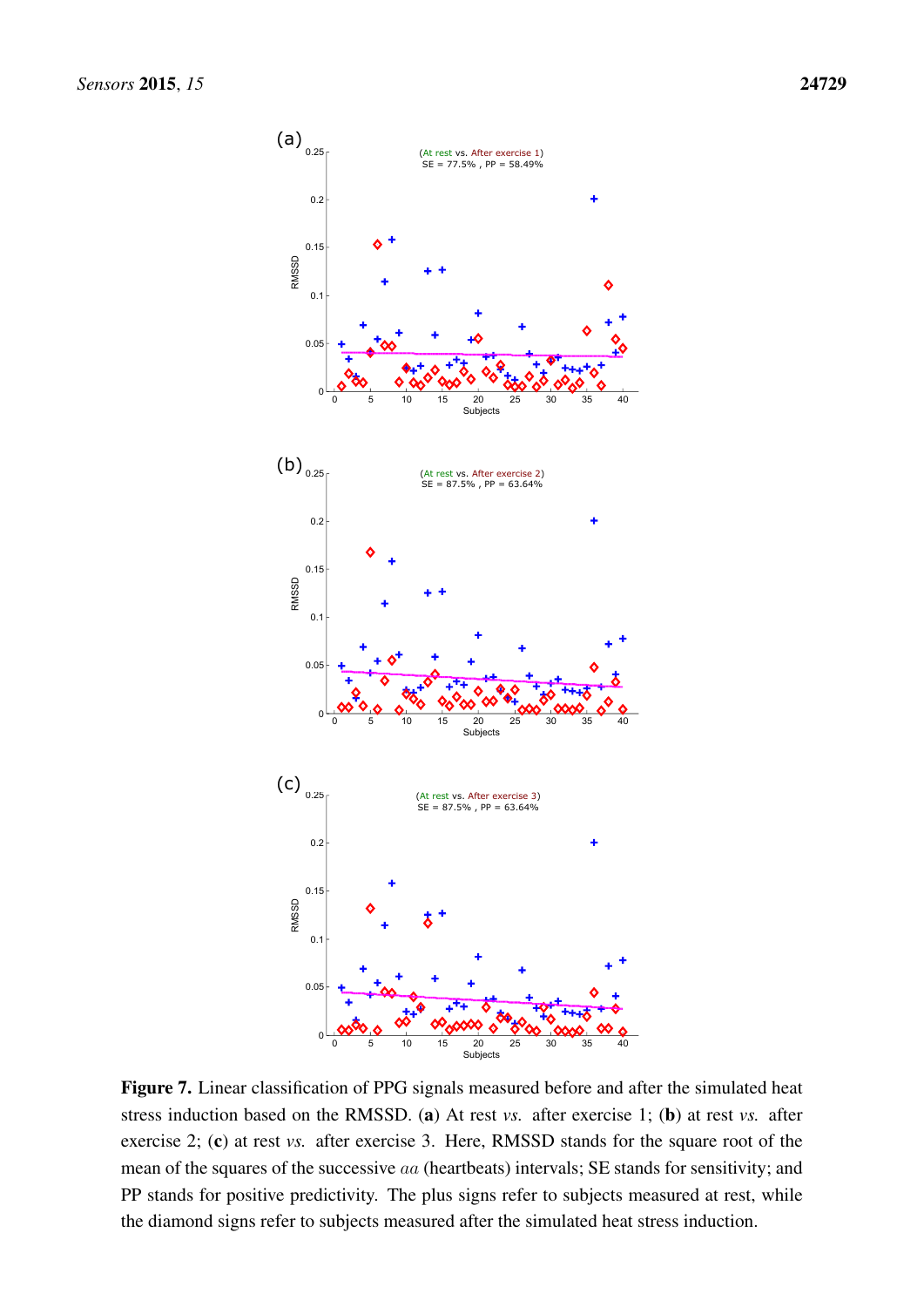<span id="page-14-0"></span>

Figure 8. Linear classification of PPG signals measured before and after the simulated heat stress induction based on the energy of the aa area of the PPG signal and RMSSD. (a) At rest *vs.* after exercise 1; (b) at rest *vs.* after exercise 2; (c) at rest *vs.* after exercise 3. Here, RMSSD stands for square root of the mean of the squares of the successive aa (heartbeats) intervals; SE stands for sensitivity; and PP stands for positive predictivity. The plus signs refer to subjects measured at rest, while the diamond signs refer to subjects measured after the simulated heat stress induction.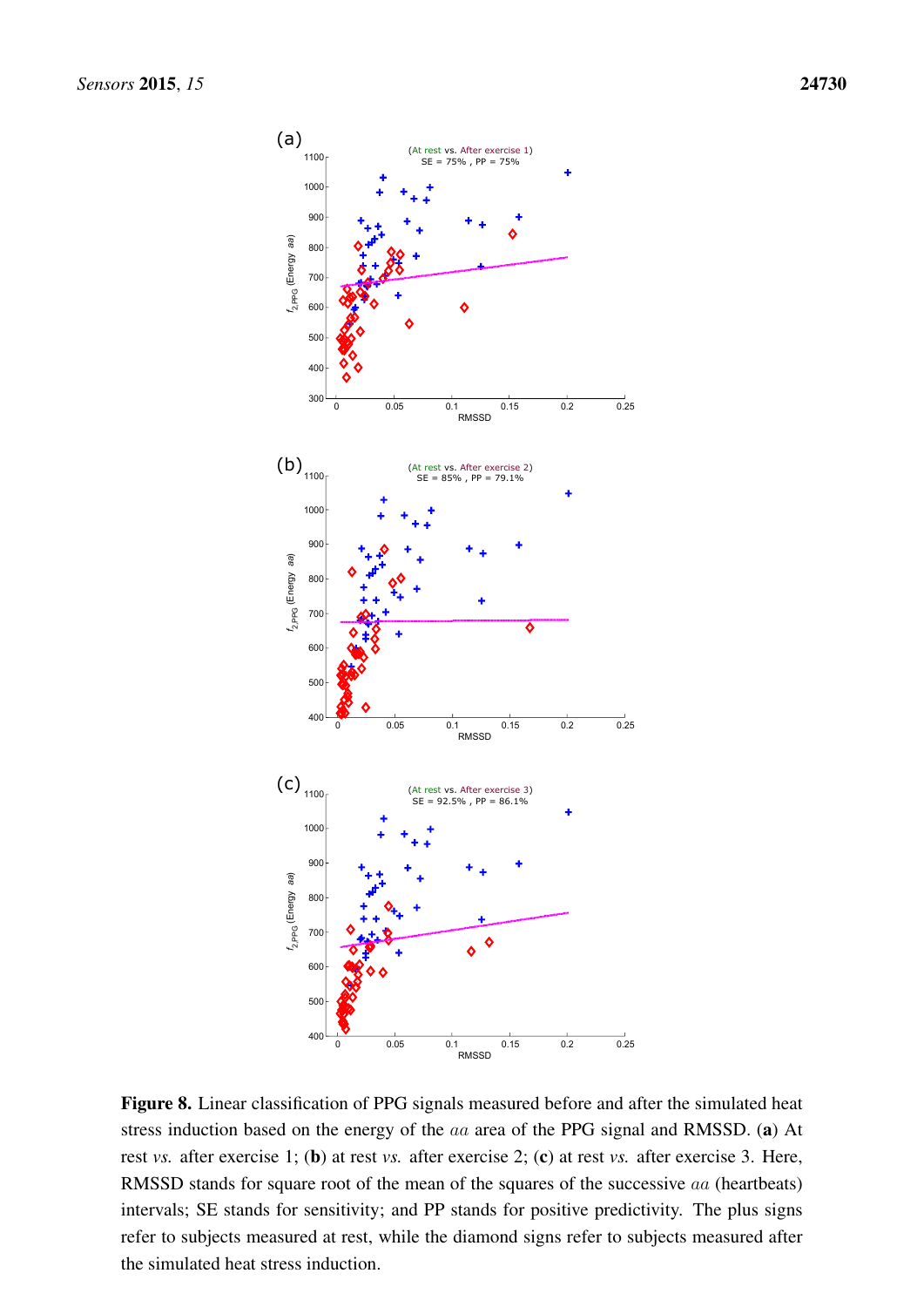To ensure that the energy of the aa area can be used to replace other measures of heat stress, it is important to compare its performance with another heat stress index, such as BCT and RMSSD. The problem is we could not measure BCT immediately after exercise, and a few subjects had to wait, which cooled them down a bit (*cf.* Figure [4\)](#page-8-0). Therefore, we had to compare the optimal feature with the RMSSD calculated from the PPG signals. Figure [7](#page-13-0) shows the performance of the RMSSD for detecting all simulated heat stress inductions. The RMSSD detected heat stress after the first exercise with an SE of 77.5% and a PP of 58.49%, as shown in Figure [7a](#page-13-0). The detection of heat stress was considerably improved after exercise 2 and exercise 3 with an SE of 87.5% and a PP of 63.64%, as shown in Figure [7b](#page-13-0),c. It is clear that the optimal feature (the energy of  $aa$ ) outperformed the RMSSD heat stress index. Note that the RMSSD showed no classification improvement in detecting heat stress after exercise 2 and Exercise 3: the sensitivity and positive predictivity remained the same (*cf.* Figure [7b](#page-13-0),c).

To maximize the heat stress detection performance, we combined the optimal feature (energy of  $aa$ ) and the traditional HRV heat stress index (RMSSD). Figure [8](#page-14-0) shows the performance of the combined features (energy of aa and RMSSD) for detecting all simulated heat stress inductions. The RMSSD detected heat stress after the first exercise with an SE of 75% and a PP of 75%, as shown in Figure [8a](#page-14-0). The detection of heat stress was considerably improved after exercise 2, with an SE of 85% and a PP of 79.1%, as shown in Figure [8b](#page-14-0). The progression of detecting heat stress continued, and the accuracy improved after exercise 3 with an SE of 92.5% and a PP of 86.1%, as shown in Figure [8c](#page-14-0). It is clear that the use of combined features noticeably improved the heat stress detection performance with each sequential heat stress simulation induction stage.

#### 4. Limitations of the Study and Future Work

Exploring these findings across different genders, ages and health condition groups will improve the generalization across the population. To our knowledge, there is no available PPG database measured in tropical conditions or after heat stress that would allow a more thorough assessment and comparison of the tested algorithms. In future studies, it may be advisable to have multiple PPG systems to collect the signal immediately after exercise. In the present study, data were collected immediately after exercise. However, some participants may have cooled down while queuing for measurement.

#### 5. Conclusions

The findings of this preliminary study indicate that heat stress can be assessed using the blood volume of PPG signals. This new outcome shows that combining the energy of the aa area with the RMSSD of the PPG signals can be used to assess heat stress and can be used as an indicator of heat stress tolerance. The results of this study indicate that PPG can be a potential modality for heat stress analysis and identification of individuals at risk. Our preliminary study demonstrates indicative results and now motivates the need for a larger study that validates the energy of the aa area from the PPG against traditional heat stress tolerance indices. The developed classifier can then be embedded in wearable PPG sensors to ultimately detect the stress level in real time.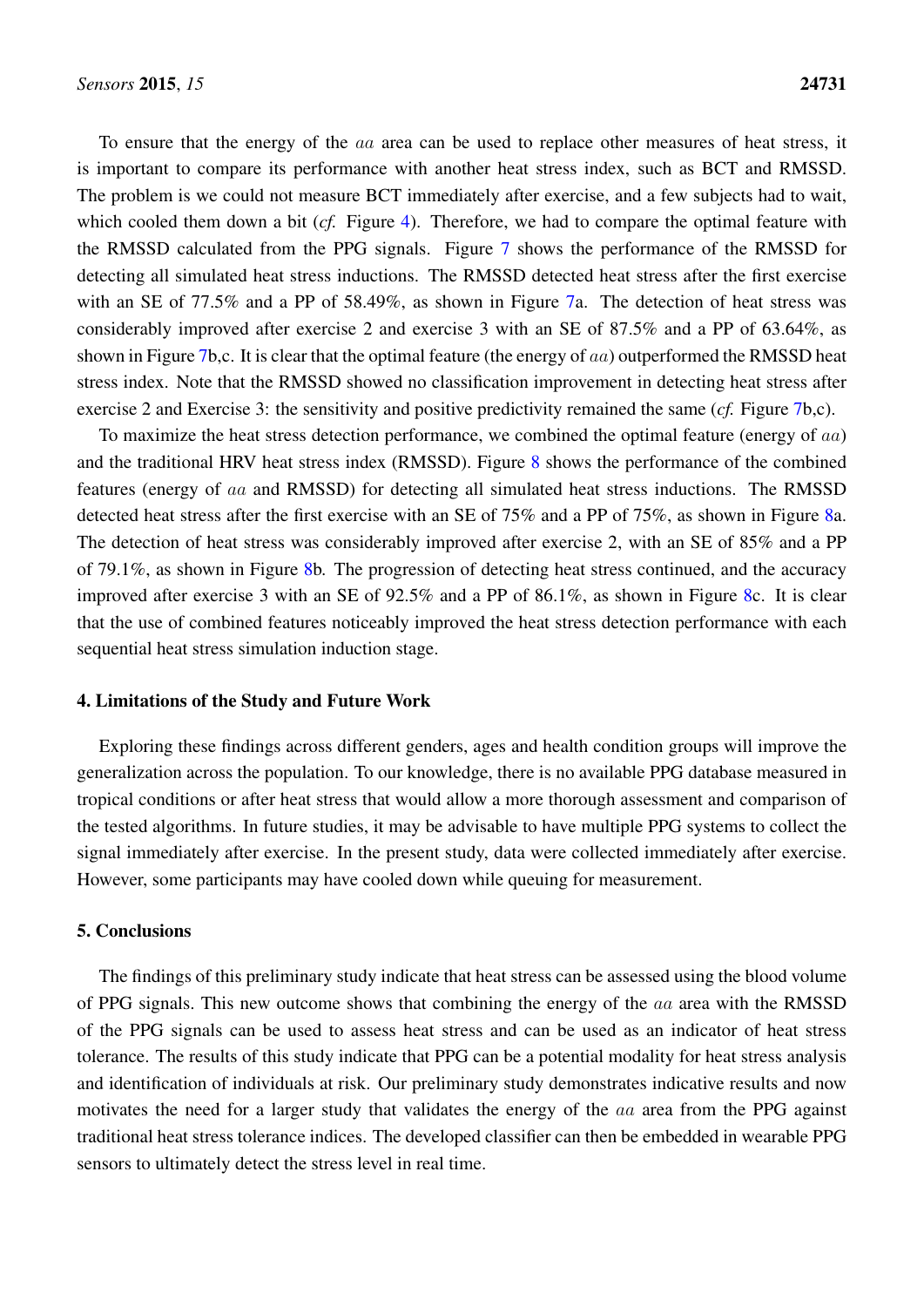#### Acknowledgments

Mohamed Elgendi would gratefully acknowledges the Northern Territory Fire and Rescue Service and the National Critical Care and Trauma Response Centre (Darwin, Australia) for assistance with the research project.

# Author Contributions

M.E. and I.N. designed the experiment. M.E., R.F., D.A. and N.L. performed the statistical analysis. M.E., I.N., M.B., R.F., D.S., D.A. and N.L. conceived of the study and drafted the manuscript. The authors approved the final manuscript.

## Conflicts of Interest

The authors declare no conflict of interest.

# References

- <span id="page-16-0"></span>1. McMichael, A.; Kovats, S.; Edwards, S.; Wilkinson, P.; Wilson, T. *Comparative Quantification of Health Risks: Global and Regional Burden of Disease due to Selected Major Risk Factors*; Technical Report; Ezzati M., Lopez A., Rodgers A., Murray C.J.L., Eds.; World Health Organization: Geneva, Switzerland, 2004.
- <span id="page-16-1"></span>2. Binkley, H.M.; Beckett, J.; Casa, D.J.; Kleiner, D.M.; Plummer, P.E. National Athletic Trainers' Association position statement: Exertional heat illnesses. *J. Athl. Train.* 2002, *37*, 329–343.
- <span id="page-16-2"></span>3. Casa, D.J.; Becker, S.M.; Ganio, M.S.; Brown, C.M.; Yeargin, S.W.; Roti, M.W.; Siegler, J.; Blowers, J.A.; Glaviano, N.R.; Huggins, R.A.; *et al*. Validity of devices that assess body temperature during outdoor exercise in the heat. *J. Athl. Train.* 2007, *42*, 333–342.
- <span id="page-16-3"></span>4. Bruce-Low, S.S.; Cotterrell, D.; Jones, G.E. Heart rate variability during high ambient heat exposure. *Aviat. Space Environ. Med.* 2006, *77*, 915–920.
- <span id="page-16-4"></span>5. Shibasaki, M.; Wilson, T.E.; Crandall, C.G. Neural control and mechanisms of eccrine sweating during heat stress and exercise. *J. Appl. Physiol.* 2006, *100*, 1692–1701.
- <span id="page-16-5"></span>6. Rowell, L.B.; Marx, H.J.; Bruce, R.A.; Conn, R.D.; Kusumi, F. Reductions in cardiac output, central blood volume, and stroke volume with thermal stress in normal men during exercise. *J. Clin. Investig.* 1966, *45*, 1801–1816.
- <span id="page-16-6"></span>7. Elgendi, M.; Norton, I.; Brearley, M.; Abbott, D.; Schuurmans, D. Systolic peak detection in acceleration photoplethysmograms measured from emergency responders in tropical conditions. *PLoS ONE* 2013, *8*, doi:10.1371/journal.pone.0076585.
- <span id="page-16-7"></span>8. Tamura, T.; Maeda, Y.; Sekine, M.; Yoshida, M. Wearable photoplethysmographic sensors—Past and present. *Electronics* 2014, *3*, 282–302.
- <span id="page-16-8"></span>9. Seki, H. Classification of wave contour by first and second derivative of plethysmogram (in Japanese). *Pulse Wave* 1977, *7*, 42–50.
- <span id="page-16-9"></span>10. Elgendi, M. standard terminologies for photoplethysmogram signals. *Curr. Cardiol. Rev.* 2012, *8*, 215–219.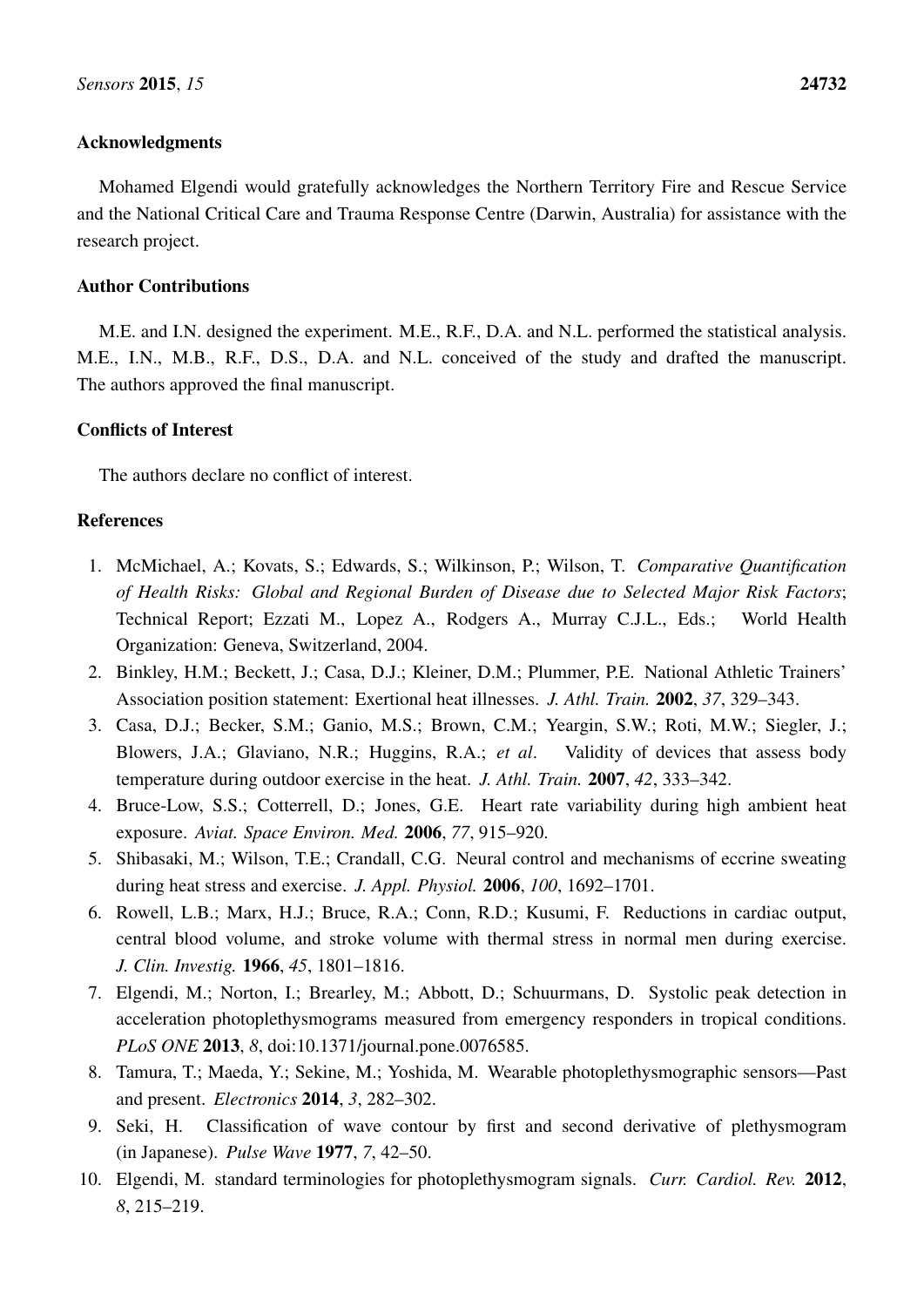- <span id="page-17-0"></span>11. Takazawa, K.; Fujita, M.; Kiyoshi, Y.; Sakai, T.; Kobayashi, T.; Maeda, K.; Yamashita, Y.; Hase, M.; Ibukiyama, C. Clinical usefulness of the second derivative of a plethysmogram (acceleration plethysmogram). *Cardiology* 1993, *23*, 207–217.
- <span id="page-17-1"></span>12. Elgendi, M. On the analysis of fingertip photoplethysmogram signals. *Curr. Cardiol. Rev.* 2012, *8*, 14–25.
- <span id="page-17-2"></span>13. Imanaga, I.; Hara, H.; Koyanagi, S.; Tanaka, K. Correlation between wave components of the second derivative of plethysmogram and arterial distensibility. *Jpn. Heart J.* 1998, *39*, 775–784.
- <span id="page-17-3"></span>14. Takazawa, K.; Tanaka, N.; Fujita, M.; Matsuoka, O.; Saiki, T.; Aikawa, M.; Tamura, S.; Ibukiyama, C. Assessment of vasoactive agents and vascular aging by the second derivative of photoplethysmogram waveform. *Hypertension* 1998, *32*, 365–370.
- <span id="page-17-4"></span>15. Taniguchi, K.; Nishikawa, A.; Nakagoe, H.; Sugino, T.; Sekimoto, M.; Okada, K.; Takiguchi, S.; Monden, M.; Miyazaki, F. Evaluating the surgeon's stress when using surgical assistant robots. In Proceedings of the 16th IEEE International Symposium on Robot and Human interactive Communication (RO-MAN 2007), Jeju Island, Korea, 26–29 August 2007; pp. 888–893.
- <span id="page-17-5"></span>16. Elgendi, M.; Jonkman, M.; de Boer, F. Measurement of *a*-*a* intervals at rest in the second derivative plethysmogram. In Proceedings of the IEEE 2009 International Symposium on Bioelectronics and Bioinformatics, RMIT University, Melbourne, Australia, 9–11 December 2009; pp. 75–79.
- <span id="page-17-6"></span>17. Elgendi, M.; Jonkman, M.; de Boer, F. Applying the APG to measure heart rate variability. In Proceedings of the 2nd International Conference on Computer and Automation Engineering, Singapore, 26–28 February 2010; pp. 100–104.
- 18. Elgendi, M.; Jonkman, M.; de Boer, F. Heart rate variability measurement using the second derivative photoplethysmogram. In Proceedings of the 3rd International Conference on Bio-inspired Systems and Signal Processing (BIOSIGNALS2010), Valencia, Spain, 20–23 January 2010; pp. 82–87.
- <span id="page-17-7"></span>19. Elgendi, M.; Jonkman, M.; de Boer, F. Heart rate variability and acceleration plethysmogram measured at rest. In *Biomedical Engineering Systems and Technologies*; Communications in Computer and Information Science; Fred, A., Filipe, J., Gamboa, H., Eds.; Springer: Berlin, Germany, 2011; pp. 266–277.
- <span id="page-17-8"></span>20. Matsuyama, A. ECG and APG Signal Analysis during Exercise in a Hot Environment. Ph.D. Thesis, Charles Darwin University, Darwin, Australia, 2009.
- <span id="page-17-9"></span>21. Elgendi, M. Detection of  $c$ ,  $d$ , and  $e$  waves in the acceleration photoplethysmogram. *Comput. Methods Programs Biomed.* 2014, *117*, 125–136.
- <span id="page-17-10"></span>22. Elgendi, M.; Norton, I.; Brearley, M.; Abbott, D.; Schuurmans, D. Detection of  $\alpha$  and  $\beta$ waves in the acceleration photoplethysmogram. *BioMed. Eng. Online* 2014, *13*, doi:10.1186/ 1475-925X-13-139.
- <span id="page-17-11"></span>23. Brearley, M.B.; Heaney, M.F.; Norton, I.N. Physiological responses of medical team members to a simulated emergency in tropical field conditions. *Prehosp. Disaster Med.* 2013, *28*, 139–144.
- <span id="page-17-12"></span>24. Bonferroni, C. Teoria statistica delle classi e calcolo delle probabilità. *Pubbl. Ist. Super. Sci. Econ. Commer. Firenze* 1936, *8*, 3–62.
- <span id="page-17-13"></span>25. Holm, S. A simple sequentially rejective multiple test procedure. *Scand. J. Stat.* 1979, *6*, 65–70.